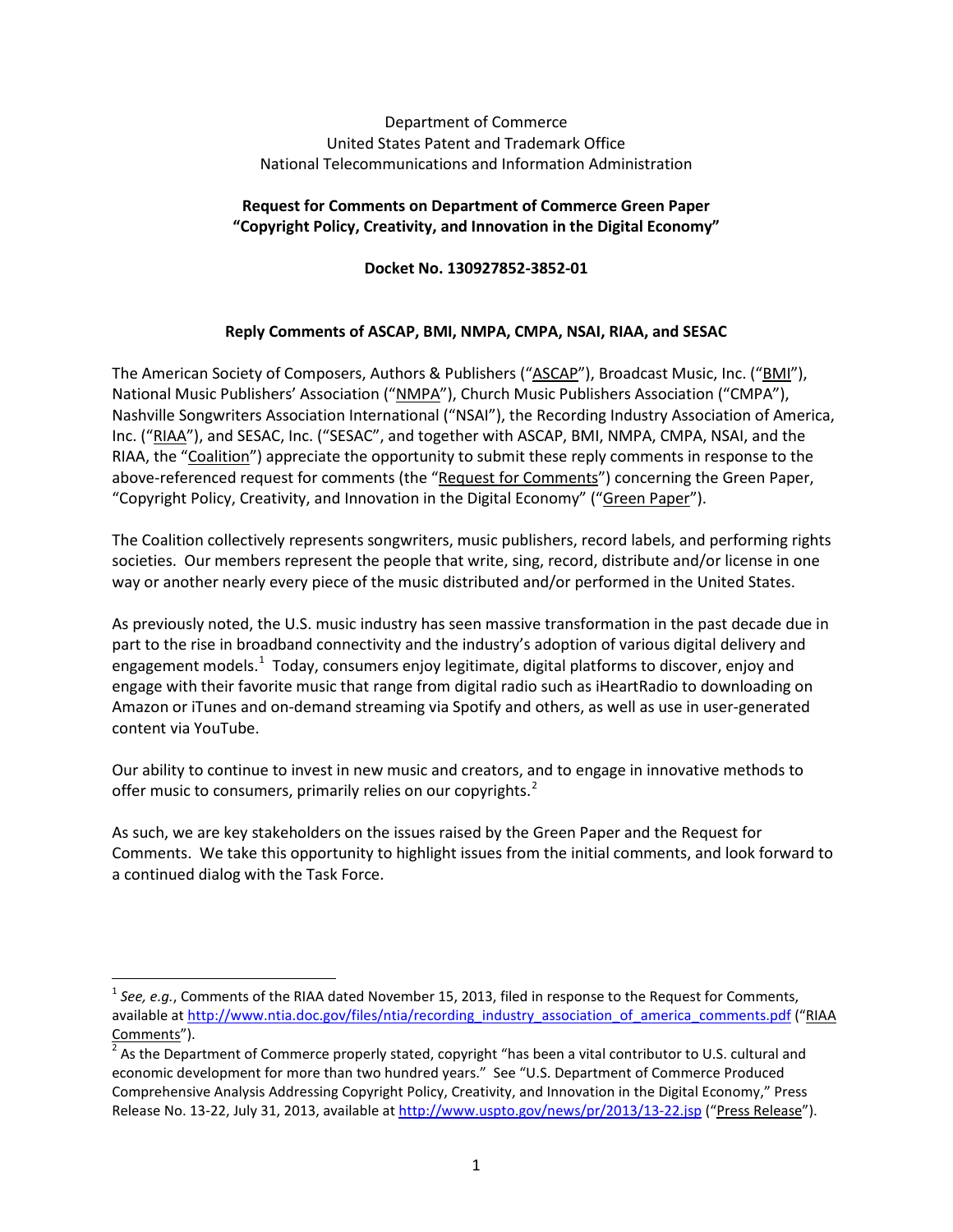### **1. Guiding Principles**

In its ongoing review of copyright policy in the digital economy, the Task Force should be guided by the following principles:

- As noted in the Green Paper, protecting the creation of, and investment in, copyrighted works serves to further the Constitution's mandate of promoting the progress of science and useful arts and our shared goals of fostering an efficient, legitimate, digital marketplace. This necessarily requires viewing copyright as property right and not merely as an economic utility.
- The inquiry should be data driven, and focus on the core issues. It shouldn't be overly distracted by anecdotes, exceptions or outliers.
- The Task Force should continue to seek the view of a variety of participants, including mainstream academia and small creators and business owners, as well as the views of larger stakeholders and advocates.
- The Task Force should stay mindful of the interdependencies between the creation of the cultural content, the demand created by that valuable content, and the digital distribution vehicles that deliver the content.

Our goal should be to develop a digital environment where "the rights of creators and copyright owners are appropriately protected, creative industries continue to make their substantial contributions to the nation's economic competitiveness, digital service providers continue to expand the variety and quality of their offerings, technological innovation continues to thrive, and consumers have access to the broadest possible range of creative content."<sup>[3](#page-1-0)</sup>

# **2. On Legal Framework for Remixes**

The initial comments filed by music industry stakeholders almost uniformly recommend that there is no need for any new governmental involvement or reform in this area because a functioning legal framework and marketplace for licensing of pre-existing works already exists.<sup>[4](#page-1-1)</sup> No testimony or comment submitted by any party contradicts this original assessment or presents a compelling reason for the Task Force to recommend the government or music stakeholders intervene in or reform this market. Moreover, the agreements entered into in the thriving marketplace for licensing of pre-existing works support the constitutional goal of promoting progress by facilitating and promoting collaboration between the original authors who use material created by others as the building blocks of their work.

Commentators who believe the market for remixes is not working well make essentially two proposals. Their first proposal is to expand fair use. The second is to create a compulsory license of one form or another. Such proposals unnecessarily disrupt the licensing regime already in place, and would severely impact the property interests and income potential of composers, artists and copyright owners. Implicit in the submissions supporting an expansion of fair use or a compulsory license is an assumption that a work assembled by a secondary user out of pieces taken from an author of an original work created from scratch is somehow more valuable to society than the underlying original work. Such submissions suggest that they are either championing the free speech "rights" of secondary users embodied in the

<span id="page-1-0"></span><sup>&</sup>lt;sup>3</sup> Press Release, quoting Assistant Secretary of Commerce for Communications and Information and NTIA Administrator Lawrence E. Strickling.

<span id="page-1-1"></span> $4$  Comments of NMPA, NSAI, SESAC, CMPA (Nov. 15, 2013), at  $*6$ , [http://www.ntia.doc.gov/files/ntia/national\\_music\\_publishers\\_association\\_et.\\_al.\\_comments.pdf](http://www.ntia.doc.gov/files/ntia/national_music_publishers_association_et._al._comments.pdf) (hereinafter "NMPA Comments").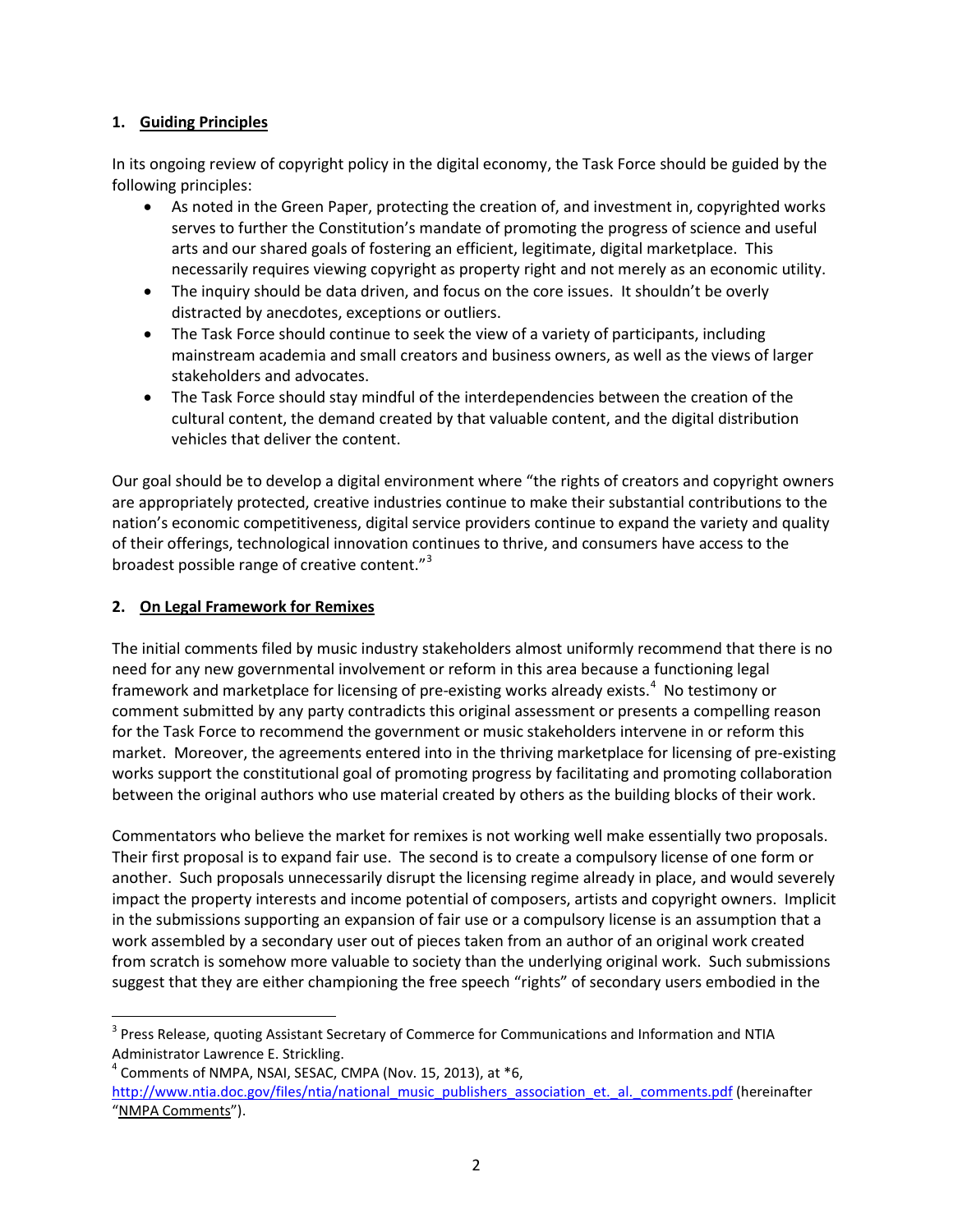fair use defense or promoting the idea that a new and great form of artistic expression is being stifled by copyright law. Neither view is supportable.

Music industry stakeholders representing artists, songwriters, record labels, and music publishers, of course, support the continued application of the fair use defense under Section 107 to protect critical expression for which use of the underlying works is necessary, such as occurs in a parody. Authors choose whether and how to avail themselves of the protections afforded by copyright. It is difficult to argue that granting protection to private authors is politically motivated suppression of speech in general or of a particular message. Every author, regardless of the content of their message, is free to write and try their hand at making a living through their creative output. Rhetoric regarding how copyright law is an existential threat to free speech obscures the simple fact that copyright laws encourage individuals to speak in imaginative and creative ways and, in so doing, advance the First Amendment values of deliberation and debate.

Clearly it would be much easier for "remixers," "mash-up artists," or "fandom groups" to use samples or other pre-existing material without asking the original author or owner, without paying them, and without providing attribution. However, making it easier for this type of activity does not support the constitutional goal of promoting progress by facilitating and promoting collaboration between original and new authors.<sup>[5](#page-2-0)</sup> Instead, legalizing the unauthorized use of preexisting material triggers a form of class warfare between appropriation artists and original artists. And as a matter of public policy, this should be avoided.

Instead, public policy should incentivize and promote collaboration between appropriation and original artists, including the voluntary licensing requirement that is at the core of the free marketplace collaborative relationship.<sup>[6](#page-2-1)</sup> This is the essence of constitutional "progress" and should be the overarching goal guiding the copyright community when considering whether a fundamental change to our copyright system to accommodate "remixers" is actually necessary or desirable.

As a practical matter, the digital licensing ecosystem in place today is much better than in the past and will only continue to improve going forward. The contractual deal points in digital sample licenses have become standardized and are relatively easy to negotiate.<sup>[7](#page-2-2)</sup> It is also easier than ever to find authorship and ownership contact information with the vastly improved databases of the Public Performance Organizations like ASCAP, BMI, and SESAC, as well as the databases of the Harry Fox Agency (administering mechanical music composition licensing), and SoundExchange (administering sound recording public performance compulsory licensing).

The cost of samples has also never been relatively lower. In fact, because of the downturn in the music industry since the onset of the age of piracy, there is a buyer's market for digital samples. Many sample

<span id="page-2-0"></span> <sup>5</sup> Karen A. Skretkowicz, *Unauthorized Annexing of an Artist's World: An Argument for Creator-Assignee Standing to Sue for Copyright Infringement,* 30 Seattle U.L. Rev. 437, 467-68 (2007) (emphasizing the proprietary rights established by copyright and their importance in promoting progress).

<span id="page-2-1"></span> $^6$  Jacobsen v. Katzer, 535 F.3d 1373, 1382 (Fed. Cir. 2008) (noting that copyright exists, in part, to allow licensing and secure the right to exclude for copyright owners, thereby ensuring collaboration through notice between owners and licensees).

<span id="page-2-2"></span><sup>7</sup> *See* Alex Holz, *How You Can Clear Cover Songs, Samples, and Handle Public Domain Works*, ASCAP (Jan. 26, 2011), [http://www.ascap.com/playback/2011/01/features/limelight.aspx.](http://www.ascap.com/playback/2011/01/features/limelight.aspx)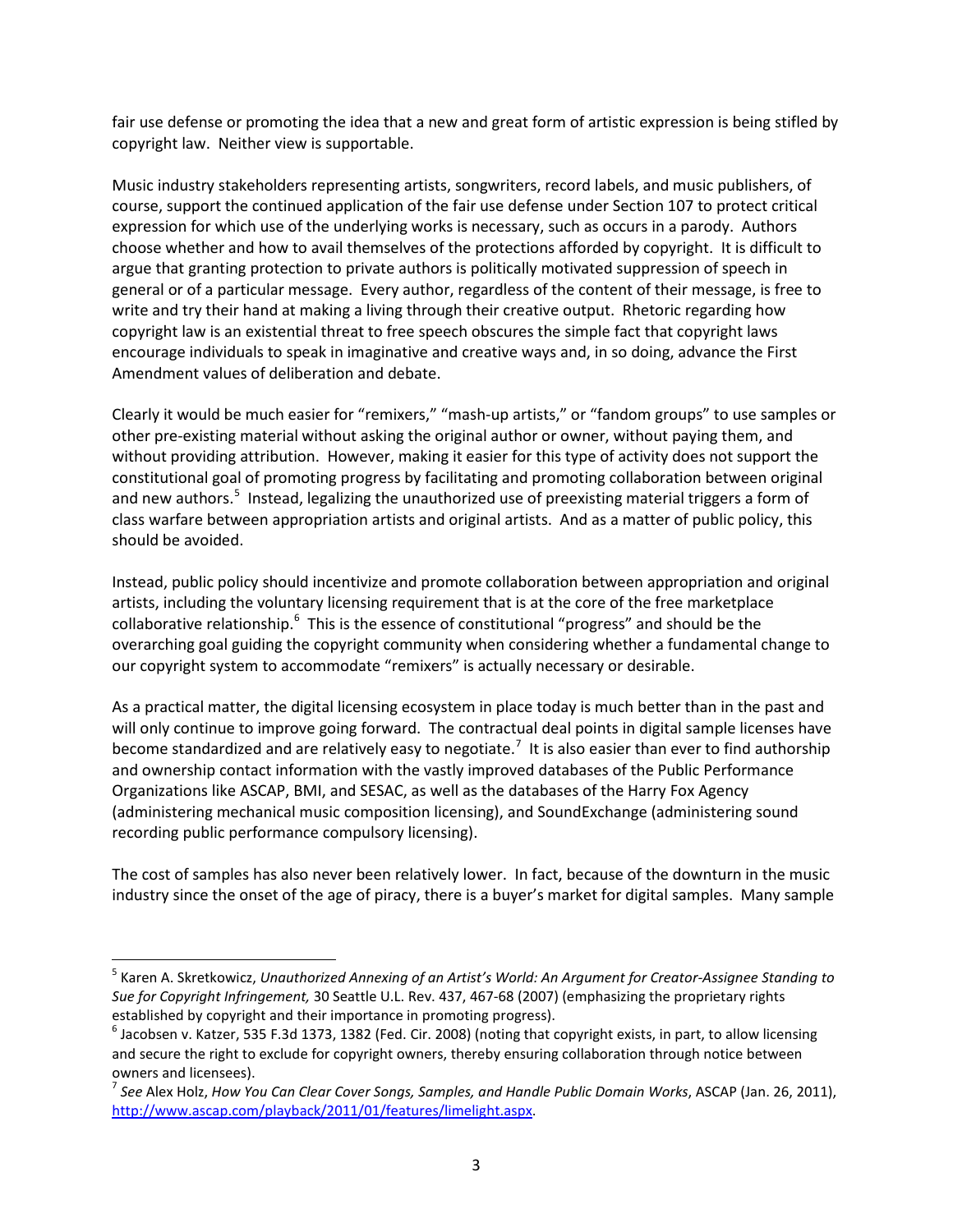deals turn today not on the payment of exorbitant flat fees or advances – but simply on a sharing of the copyright interest in the new work between the new and original author/owner.

It is also disingenuous for those in favor of change to promote the idea that a great form of artistic expression is being stifled, and a generation of recording artists and producers, especially those in the hip hop community, are being harmed by this copyright limitation.

While some hip hop producers and artists lament the "old days" when unauthorized samples were used with impunity, the truth is that many hip hop artists and producers ultimately concluded that unauthorized digital sampling was and still is morally, as well as legally, wrong. This would apply just as much to the newer form of "mash-up" collage work by artists like Girl Talk. Certainly not enough so to warrant making dramatic changes in the copyright law.

We also believe there is no compelling reason to change the broad framework of copyright by claiming that some sampled works are *de minimis*, that some do not constitute copyrightable authorship, or that the Bridgeport<sup>[8](#page-3-0)</sup> decision should be overturned. It is the antithesis of progress to promote a free music remix culture by adopting copyright loopholes for a generation of remixers who believe they are entitled to use another artist's music for free.

There are, however, market-based alternatives that could offer better solutions and should be considered. For example, the NMPA YouTube license agreement is a very promising model, which provides publishers with revenue from user-generated Youtube videos.<sup>[9](#page-3-1)</sup> Another option to address both the issues raised by those promoting "mash-ups" or "fandom" is a creative commons approach wherein an original author – like a JK Rowling – grants the right for others to create non-commercial derivative works for free and without requiring approval.<sup>10</sup> Using this model, the original author or owner is directly involved in the collaborative process because it is the original author or owner deciding how to fashion the use license or in the context of music, which tracks would be available for use. "Mash-up" artists like Girl Talk would know that they may use samples – both sound recording and musical composition samples – in their new work in a way that has been pre-approved by the original artist or owner.

Likewise, with "fandom," if an author grants the rights to create derivative works to a creative commons type of organization or even a commercial enterprise offering a creative commons type of user experience, then those engaged in "fandom" will be respectful of the property interest of the original author or owner – and at the same time they will be able to engage in this innovative hobby.

<span id="page-3-0"></span> <sup>8</sup> Bridgeport Music, Inc. v. Dimension Films, 410 F.3d 792 (6th Cir. 2005).

<span id="page-3-1"></span><sup>9</sup> *See* Ed Christman, *YouTube, NMPA Reach 'Unprecedented' Deal to Pay Independent Music Publishers*, Billboard (November 17, 2011), [http://www.billboard.com/biz/articles/news/publishing/1160146/youtube-nmpa-reach](http://www.billboard.com/biz/articles/news/publishing/1160146/youtube-nmpa-reach-unprecedented-deal-to-pay-independent-music)[unprecedented-deal-to-pay-independent-music.](http://www.billboard.com/biz/articles/news/publishing/1160146/youtube-nmpa-reach-unprecedented-deal-to-pay-independent-music) Record labels also have similar deals with YouTube to permit use

<span id="page-3-2"></span>of most sound recordings within user-generated content videos posted on YouTube.<br><sup>10</sup> Jacobson, 535 F.3d at 1378 (discussing the Creative Commons licensing and similar voluntary licensing structures used to allow collaboration while still allowing copyright owners to "protect and control their copyrights").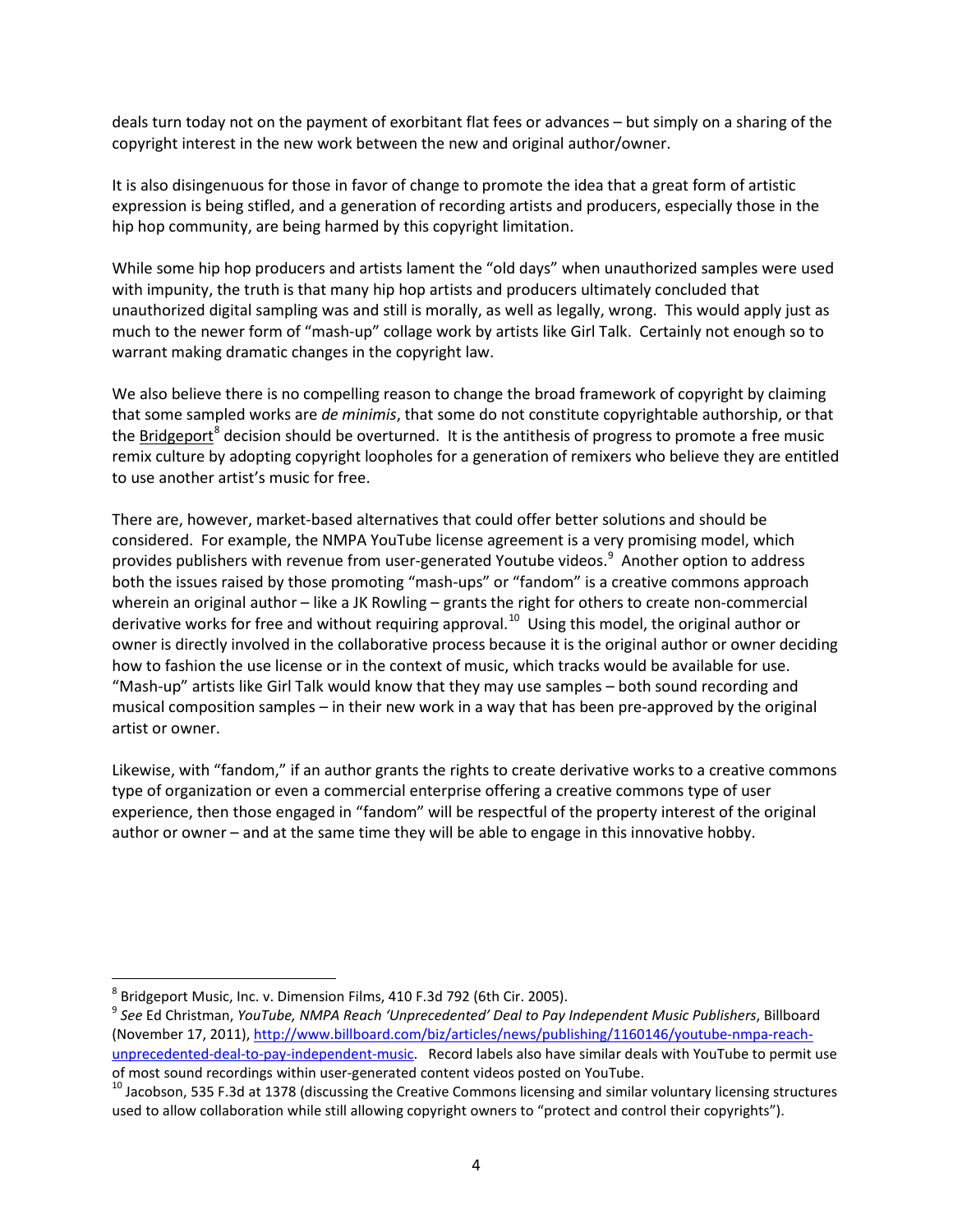Another marketplace solution may be the development of micro-licensing approaches. A number of the music industry stakeholders are already fully engaged in developing answers to the need for smaller value, higher use licenses.<sup>[11](#page-4-0)</sup>

It is important to understand that we are not disparaging the artistic expression of remixers or "fandom" adherents. But we are stressing that the innovation at the heart of these forms of artistic expression is less important when comparing it to protecting the professional original authors and owners of preexisting copyrighted material. The latter group has experienced a devastating era of devaluation of their property and their rights in this age of piracy.

As a matter of public policy, it is much better for the copyright ecosystem if the Commerce Department and the Administration adopt an approach promoting collaboration between new and original artists – rather than an approach whereby new artists do not ask permission, do not pay, and do not provide attribution.

We should not lose sight that the copyright law is essentially about encouraging authors and owners to create and disseminate their works for the public by granting them limited exclusive rights in their creations.<sup>12</sup> While it is important to provide exceptions to copyright that will allow for new users to incorporate old works into their new works, this does not mandate a total abdication of the original goal of protecting the property interest of the original author or providing incentive for original authors to create original works. The technology of sampling or the innovation of "fandom" must take a back seat to the primacy of the original author.

## **3. On First Sale in the Digital Environment**

The Coalition firmly agrees with several of the comments that the first sale doctrine should not be extended to digital sales and is only appropriate in the physical realm.<sup>[13](#page-4-2)</sup> The Task Force itself has stated that the purpose of the first sale doctrine was originally "to ensure a consumer's control over her *tangible physical property*."[14](#page-4-3) The Copyright Office has further determined that extending the first sale doctrine to digital sales is not advisable due to "fundamental differences between the transfer of a single physical copy and a transmission over online networks."<sup>[15](#page-4-4)</sup> While the first sale doctrine secures the right to transfer ownership of a physical copy, the application of this doctrine to the digital realm, where inherent limitations on durability, possession, and transfer stemming from a tangible item do not exist, would have significant negative consequences for rights holders.

<span id="page-4-0"></span> <sup>11</sup> *See* Ed Christman, *RIAA & NMPA Eyeing Simplified Music Licensing System, Could Unlock 'Millions' in New Revenue*, Billboard (June 13, 2013), [http://www.billboard.com/biz/articles/news/record-labels/1566550/riaa-](http://www.billboard.com/biz/articles/news/record-labels/1566550/riaa-nmpa-eyeing-simplified-music-licensing-system-could)

<span id="page-4-1"></span>[nmpa-eyeing-simplified-music-licensing-system-could.](http://www.billboard.com/biz/articles/news/record-labels/1566550/riaa-nmpa-eyeing-simplified-music-licensing-system-could)<br><sup>[12](http://www.billboard.com/biz/articles/news/record-labels/1566550/riaa-nmpa-eyeing-simplified-music-licensing-system-could)</sup> Maria A. Pallante, *The Next Great Copyright Act*, 36 Colum. J.L. & Arts 315, 340 (2013) ("A law that does not provide for authors would be illogical–hardly a copyright law at all.").<br><sup>13</sup> See, e.g., Comments submitted on or about November 15, 2013 in response to the Request for Comments by the

<span id="page-4-2"></span>American Association of Independent Music ("A2IM Comments"), Association of American Publishers ("AAP Comments"), ASCAP ("ASCAP Comments"), Independent Film and Television Alliance ("IFTA Comments"), the Global Intellectual Property Center ("GIPC Comments"), the Motion Picture association of America ("MPAA Comments"), NMPA Comments, RIAA Comments, and the Songwriters Guild of America ("SGA Comments"), all available via the following lin[k http://www.ntia.doc.gov/federal-register-notice/2013/comments-received](http://www.ntia.doc.gov/federal-register-notice/2013/comments-received-department-commerce-green-paper-11132013)[department-commerce-green-paper-11132013.](http://www.ntia.doc.gov/federal-register-notice/2013/comments-received-department-commerce-green-paper-11132013)<br><sup>14</sup> Green Paper at 35 (emphasis added).<br><sup>15</sup> Id.

<span id="page-4-4"></span><span id="page-4-3"></span>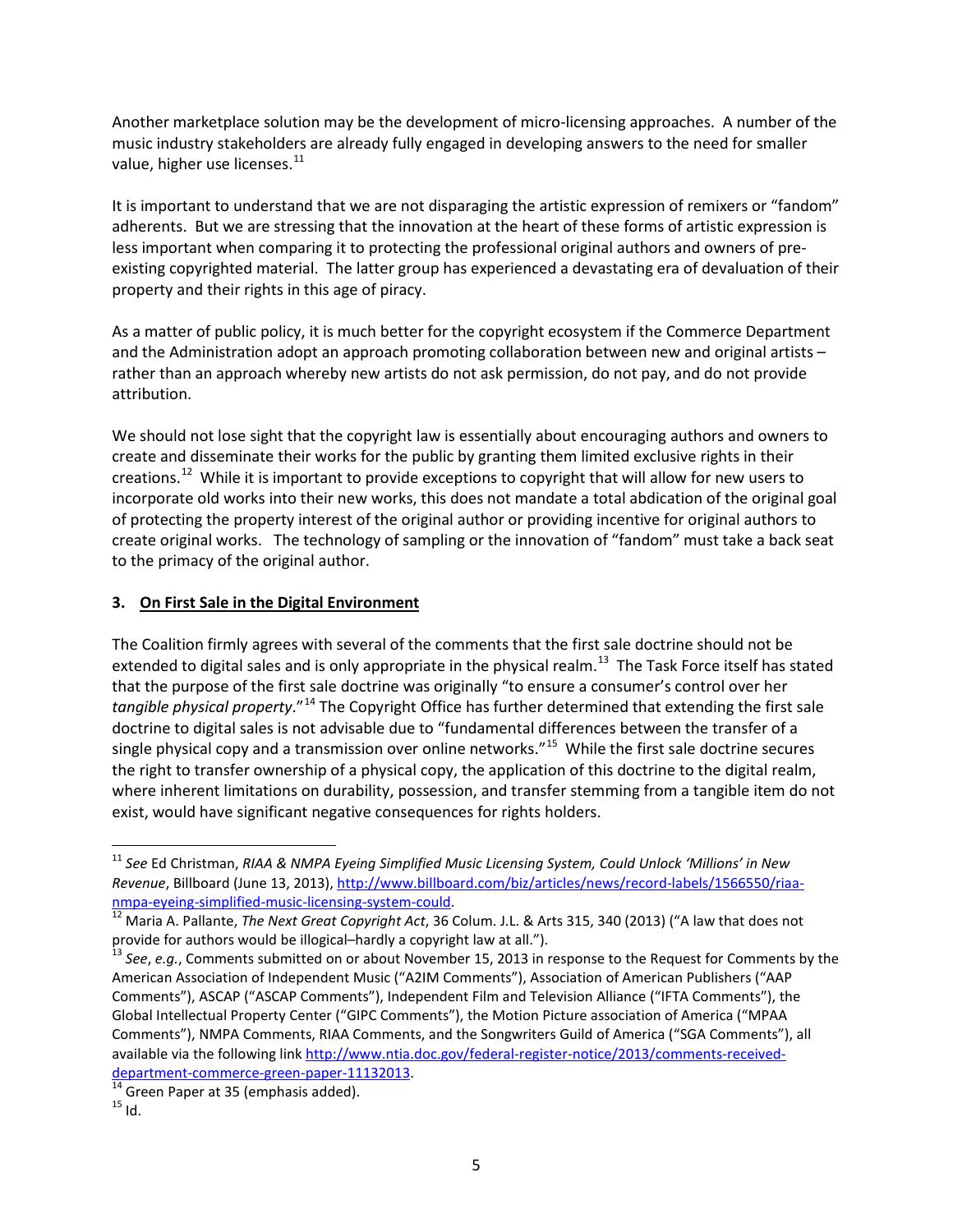Those commentators that support extending first sale to the digital environment<sup>[16](#page-5-0)</sup> fail to take into account the unique aspects of the digital environment and the consumer benefits and price differentiation it provides.<sup>17</sup> Furthermore, they fail to adequately address how to ensure there is a complete alienation and sole transfer of the digital item without implicating privacy, security and other concerns that do not exist in the physical realm. $^{18}$  $^{18}$  $^{18}$ 

The Coalition agrees with the 2001 Copyright Office's report that the extension of the first sale doctrine "to the online environment has significantly greater negative impact on copyright owners' legitimate interests than does the traditional first sale doctrine in the realm of tangible copies."<sup>[19](#page-5-3)</sup> The expansion of this doctrine would limit copyright owners' ability to control licensed distribution of their content online after the initial sale, which would also likely have a significant negative impact on copyright owners' fight against online piracy. We continue to believe that "a digital first sale exception would allow users to create perfect replicas of the original work and distribute these replicas to others without the creator receiving any compensation, while obscuring piracy and stifling the thriving online music marketplace on which so many stakeholders have worked tirelessly."<sup>[20](#page-5-4)</sup>

## **4. On Statutory Damages**

*Purpose and Need for Statutory Damages Generally.* We believe that both Congress and the courts have already addressed the question of statutory damages in the copyright context, and the Task Force should be guided by their expressed intention and rulings. To summarize:

- With respect to statutory damages, "Congress's protection of copyrights is not a 'special private benefit,' but is meant to achieve an important public interest: 'to motivate the creative activity of authors and inventors by the provision of a special reward, and to allow the public access to the products of their genius after the limited period of exclusive control has expired."<sup>21</sup> "By establishing a marketable right to the use of one's expression, copyright supplies the economic incentive to create and disseminate ideas."<sup>[22](#page-5-6)</sup>
- The copyright statutory damages provisions are designed to ensure that "the cost of infringing substantially exceeds the costs of compliance, so that persons who use or distribute intellectual property have a strong incentive to abide by copyright laws." $^{23}$
- "A rule of liability which merely takes away the profits from an infringement would offer little discouragement to infringers … [and] fall short of an effective sanction for enforcement of the copyright policy."<sup>[24](#page-5-8)</sup>

<span id="page-5-0"></span><sup>&</sup>lt;sup>16</sup> *See, e.g.*, Comments submitted on or about November 15, 2013 in response to the Request for Comments by Consumer Electronics Association ("CEA") and Public Knowledge.

<span id="page-5-1"></span> $^{17}$  We further note that CEA's argument that users should be able to transfer digital purchases to successive formats under a digital first sale doctrine is misdirected. The first sale doctrine addresses the transfer of the exact

<span id="page-5-2"></span>same good, not a different format of the good or a transformation or adaptation of the good.<br><sup>18</sup> *See* RIAA Comments for an explanation of the differences of the digital environment, and some of the complexities created in that environment.

<span id="page-5-8"></span><span id="page-5-3"></span><sup>&</sup>lt;sup>19</sup> U.S. Copyright Office, A Report of the Register of Copyrights Pursuant to the § 104 of the Digital Millennium Copyright Act, 108 (2001) at 91, available at [http://www.copyright.gov/reports/studies/dmca/sec-104-report-vol-](http://www.copyright.gov/reports/studies/dmca/sec-104-report-vol-1.pdf)

<span id="page-5-5"></span><span id="page-5-4"></span>

[<sup>1.</sup>pdf.](http://www.copyright.gov/reports/studies/dmca/sec-104-report-vol-1.pdf)<br><sup>[20](http://www.copyright.gov/reports/studies/dmca/sec-104-report-vol-1.pdf)</sup> NMPA Comments, page 9.<br><sup>21</sup> Capitol Records, Inc. v. Thomas-Rasset, 692 F.3d 899, 908 (8<sup>th</sup> Cir. 2012), quoting *Sony Corp. of Am. v. Universal*<br>City Studios, Inc., 464 U.S. 417, 429 (1984).

<span id="page-5-6"></span><sup>&</sup>lt;sup>22</sup> Harper & Row, Publishers, Inc. v. Nation Enterprises, 471 US 539, 558 (1985). <sup>23</sup> H.R. Rep. 106-216, at 6.

<span id="page-5-7"></span>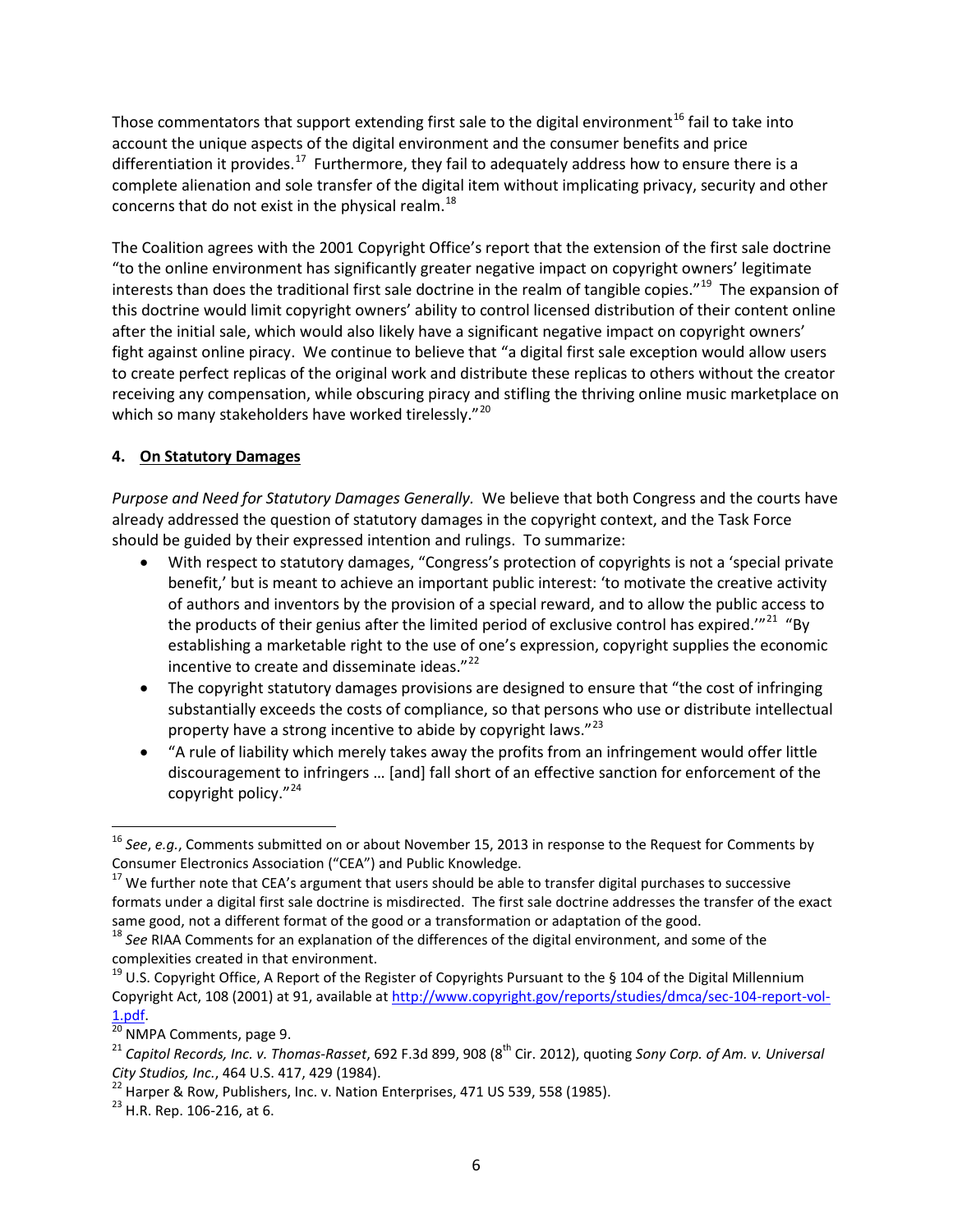*Individual File Sharers.* Some commentators claim that statutory damages for individual file sharers have to be recalibrated, suggesting that the awards in the *Thomas* and *Tenenbaum* were too high for "mere downloading."<sup>25</sup> This is a gross mischaracterization of the facts in those cases. In both cases, the infringing activity at issue was mass distribution of the copyrighted works, and some of the determining factors were the egregious activity by both defendants in lying about their activity and continuing to engage in distribution after receiving notice of their illegal behavior. In addition, both the juries and appellate courts in those cases felt that the statutory damages awarded were appropriate, justified and well within the law. The determination of those triers of fact and law should be given due deference.

*Online Services.* Commentators criticizing the current statutory award scheme for online services have failed to show that statutory damages deter new services or interfere with the marketplace in any meaningful respect. The study cited namely *The Impact of U.S. Internet Copyright Regulations on Early-Stage Investment: A Quantitative Study,[26](#page-6-1)* which refers mainly to the impact of uncertainty caused by changes to existing legislation. But statutory damages are not new in copyright law – they have been part of U.S. jurisprudence since before the 1790 Copyright Act. The study also noted that 89% of investors would prefer investing in digital content intermediaries operating under the current U.S. copyright regime, which includes statutory damages, versus those operating under a European copyright regime, which generally do not include statutory damages. This suggests that, contrary to some commentators' interpretations, the statutory award scheme does not materially affect investor's decisions to invest in innovative technologies.

Furthermore, the RIAA Comments provide evidence suggesting that recent years have seen a robust development of the digital music marketplace and continued investment in new music services.<sup>27</sup> For example, we have seen an explosion of innovative streaming services announced in just the last few months. $^{28}$  $^{28}$  $^{28}$ 

The Task Force should not be distracted by those that argue that the current statutory damages regime will unduly deter innovative, legal offerings. They have made these "predictions" in the past,<sup>[29](#page-6-4)</sup> and thev have yet to come true. It is doubtful such predictions have any more validity today.

## **5. On the Government's Role in Improving the Digital Deal-Making Environment**

In response to some claims of concern about improving licensing for high volume / low value uses,  $30$  we note that promoting licensing in this arena through voluntary, marketplace initiatives will help provide certainty to users of the content, ensure copyrights are respected, and help to provide adequate compensation to creators. The criticism that such licensing schemes would unduly inhibit fair use are unfounded. Fair use is different and separate from some of the uses contemplated in such initiatives, such as to license synchronization of songs to wedding videos, and they should not be conflated.

<span id="page-6-1"></span>

<span id="page-6-0"></span><sup>&</sup>lt;sup>24</sup> F.W. Woolworth Co. v. Contemporary Arts, Inc., 344 U.S. 228, 233 (1952).<br><sup>25</sup> Thomas, 692 F.3d 899; Sony BMG Music Entm't v. Tenenbaum, 719 F.3d 67 (1<sup>st</sup> Cir. 2013).<br><sup>26</sup> Matthew Le Merle et al., Booz & Company, The *Investment: A Quantitative Study* (2011), *available at* http://www.booz.com/media/file/BoozCo-Impact-US-<br>Internet-Copyright-Regulations-Early-Stage-Investment.pdf.

<span id="page-6-3"></span><span id="page-6-2"></span><sup>&</sup>lt;sup>28</sup> Id.<br><sup>28</sup> Id. <sup>29</sup> *See* Reply Comments of the Copyright Alliance. <sup>29</sup> *See*, *e.g.*, Comments of the Library Copyright Alliance.

<span id="page-6-5"></span><span id="page-6-4"></span>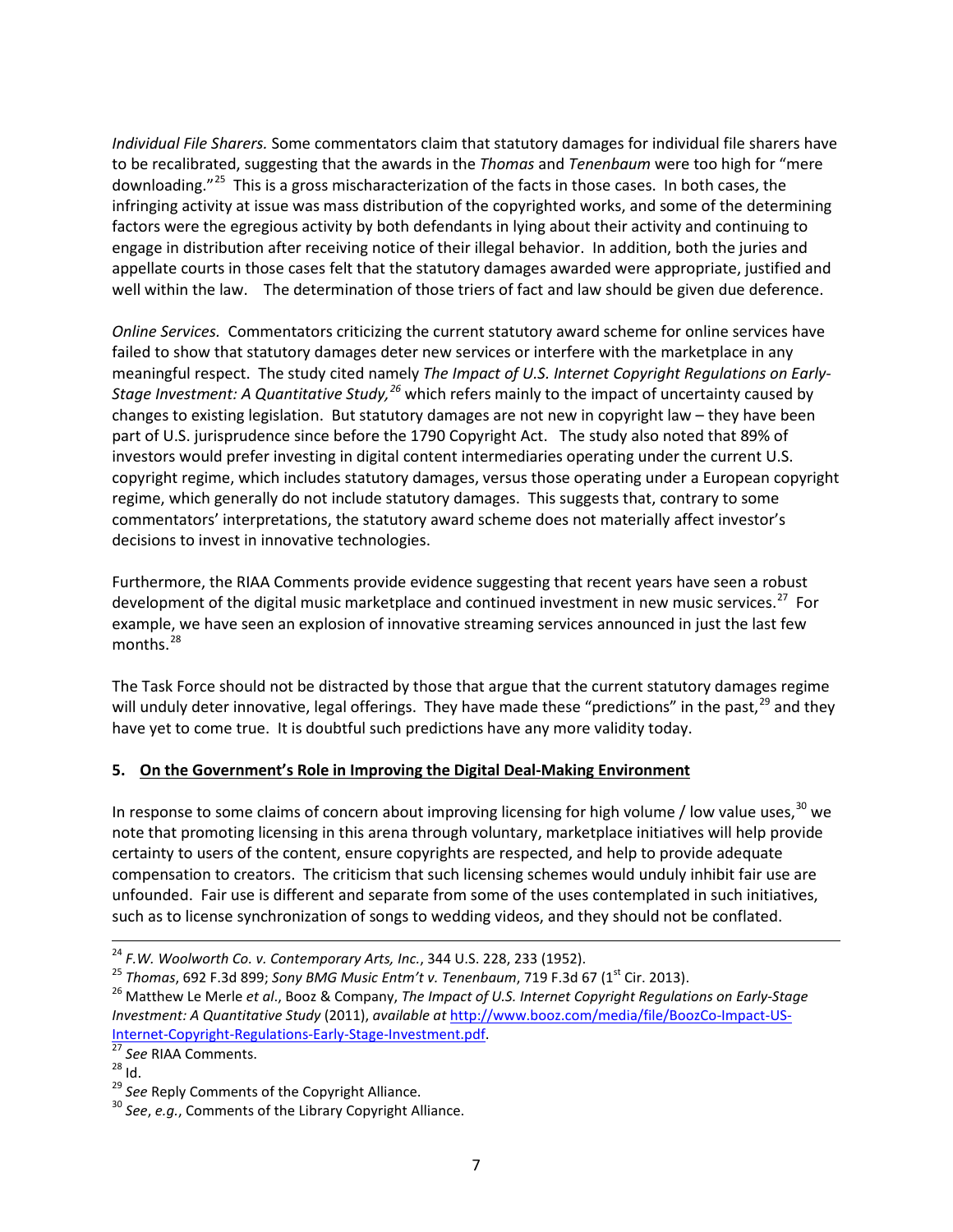#### **6. On the Operation of DMCA Notice and Takedown**

When the notice and takedown provisions of the DMCA were enacted, Congress intended to "preserve the strong incentives for service providers and copyright owners to detect and deal with copyright infringements that take place in the digital networked environment."  $31$  It was not intended to "discourage the service provider from monitoring its service for infringing material."  $32$ 

<span id="page-7-5"></span>However, as several of the creative content and IP industries have stated,<sup>[33](#page-7-2)</sup> the notice and takedown system of the DMCA for today's Internet is simply antiquated, deficient, ineffective and, as judicially interpreted, $34$  so weakened that it no longer strikes the careful balance sought by Congress. As evidenced by data in various filings and studies, the current system is resource intensive, doesn't result in meaningful protection, doesn't keep down infringing material in any meaningful respect, and has resulted in unintended consequences.<sup>35</sup> To reiterate, locking both creators and intermediaries into an old, ineffective system creates inefficiencies, squelches innovation and stunts the growth of new Internet services that consumers demand, while also limiting the ability to properly address the potential abuse that the current system may inadvertently incentivize.

<span id="page-7-3"></span>[notice/2013/comments-received-department-commerce-green-paper-11132013.](http://www.ntia.doc.gov/federal-register-notice/2013/comments-received-department-commerce-green-paper-11132013) <sup>34</sup> *See, e.g.*, UMG Recordings. Inc. v. Veoh Networks Inc., 665 F. Supp. 2d 1099 (CD. Cal. 2009), *aff'd*, UMG Recordings, Inc. v. Shelter Capital Partners LLC, 667 F.3d 1022 (9th Cir. 2011); Capitol Records, Inc. v. MP3Tunes, LLC, 611 F. Supp. 2d 342 (S.D.N.Y. 2009). The district court decision in *Viacom, Inc. v. YouTube, Inc.*, 718 F. Supp. 2d 514 (S.D.N.Y. 2010), *aff'd in part, rev'd in part, and remanded*, 676 F.3d 19 (2d Cir. 2012), reaffirmed, 107 USPQ 2d BNA 1157 (S.D.N.Y. 2013), currently on appeal to the Second Circuit, is another example of misinterpretation of the statute, although that decision was reversed in part on appeal. See joint filing with several creative content organizations dated December 10, 2010 in response to the Department of Commerce Notice of Inquiry on Copyright Policy, Innovation and the Internet Economy in 75 Fed. Reg. 61419 (October 5, 2010). The joint filing is

<span id="page-7-4"></span>available a[t http://www.ntia.doc.gov/files/ntia/comments/100910448-0448-](http://www.ntia.doc.gov/files/ntia/comments/100910448-0448-01/attachments/Copyright%20NOI%20(revised)%20-%20121310%20(3334319).pdf)<br>01/attachments/Copyright%20NOI%20(revised)%20-%20121310%20(3334319).pdf ("Joint DOC Submission"). <sup>35</sup> For filings, see, e.g., the joint filing with NMPA, RIAA and the Motion Picture Association of America ("MPAA") dated August 10, 2012 ("Joint IPEC Submission"), in response to the request for written submissions issued by the office of the Intellectual Property Enforcement Coordinator (IPEC) in 77 Fed. Reg. 38,088 (June 26, 2012), the Joint DOC Submission, RIAA Comments, MPAA Comments. For academic papers and third party studies, *see*, *e.g.*,

Boyden, Bruce, *The Failure of the DMCA Notice and Takedown System: A Twentieth Century Solution to a Twenty-First Century Problem,* December 2013, available at [http://cpip.gmu.edu/wp-content/uploads/2013/08/Bruce-](http://cpip.gmu.edu/wp-content/uploads/2013/08/Bruce-Boyden-The-Failure-of-the-DMCA-Notice-and-Takedown-System1.pdf)[Boyden-The-Failure-of-the-DMCA-Notice-and-Takedown-System1.pdf;](http://cpip.gmu.edu/wp-content/uploads/2013/08/Bruce-Boyden-The-Failure-of-the-DMCA-Notice-and-Takedown-System1.pdf) Lauinger, Tobias et al., *Clickonomics: Determining the Effect of Anti-Piracy Measures for One-Click Hosting,* available at

[http://www.iseclab.org/papers/clickonomics.pdf;](http://www.iseclab.org/papers/clickonomics.pdf) Millard Brown Digital for the MPAA, *Understanding the Role of Search in Online Piracy,* September 2013, available at [http://www.mpaa.org/Resources/38bc8dba-fe31-4a93-a867-](http://www.mpaa.org/Resources/38bc8dba-fe31-4a93-a867-97955ab8a357.pdf) [97955ab8a357.pdf.](http://www.mpaa.org/Resources/38bc8dba-fe31-4a93-a867-97955ab8a357.pdf) 

<span id="page-7-0"></span><sup>&</sup>lt;sup>31</sup> Report of House Commerce Committee on H.R. 2281, the Digital Millennium Copyright Act, H.R. Rep. No. 105-551, pt. 2, 49 (1998).<br><sup>32</sup> Conference Report on H.R. 2281, the Digital Millennium Copyright Act, H.R. Rep. No. 105-796, 73 (1998).

<span id="page-7-1"></span><sup>&</sup>lt;sup>33</sup> See, e.g., Comments submitted on or about November 15, 2013 in response to the Request for Comments by the

<span id="page-7-2"></span>American Association of Independent Music ("A2IM Comments"), Association of American Publishers ("AAP Comments"), ASCAP ("ASCAP Comments"), BMI ("BMI Comments"), Independent Film and Television Alliance ("IFTA Comments"), the Global Intellectual Property Center ("GIPC Comments"), the Motion Picture association of America ("MPAA Comments"), NMPA ("NMPA Comments"), RIAA ("RIAA Comments"), and the Songwriters Guild of America ("SGA Comments"), all available via the following lin[k http://www.ntia.doc.gov/federal-register-](http://www.ntia.doc.gov/federal-register-notice/2013/comments-received-department-commerce-green-paper-11132013)